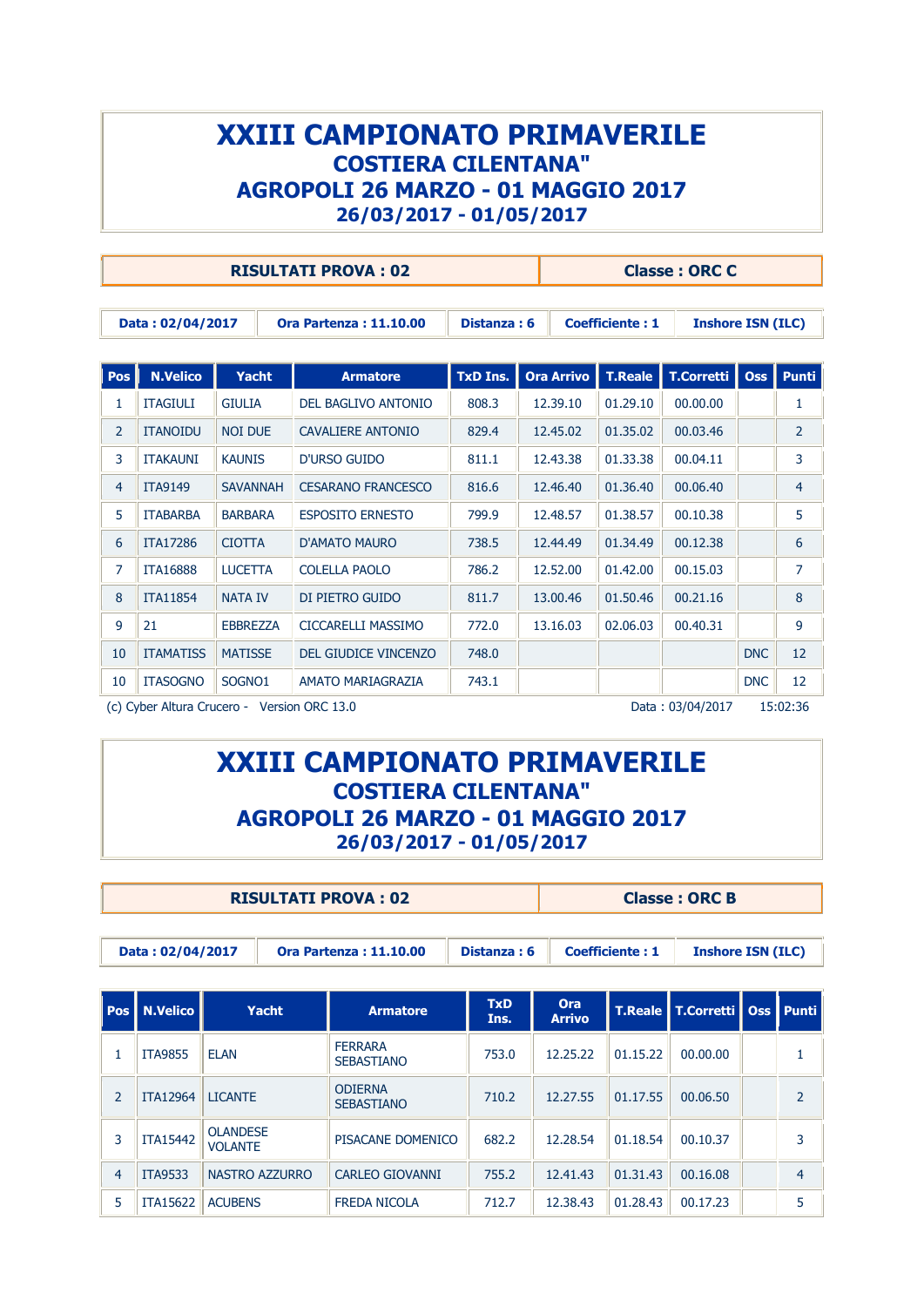| ITA16872   TERZILLA |                      | CHIODERO ANTONIO         | 755.9 | 12.46.39 | 01.36.39 | 00.21.00 |            |    |
|---------------------|----------------------|--------------------------|-------|----------|----------|----------|------------|----|
| ITA15347            | i suakin II          | <b>COMI NICOLINO</b>     | 686.2 |          |          |          | <b>DNF</b> | 10 |
| <b>ITA16137</b>     | <b>KAOS</b>          | APICELLA MARIA           | 680.8 |          |          |          | <b>DNF</b> | 10 |
|                     | ITA16419 JOLLY ROGER | <b>CIANFRONE ALFONSO</b> | 704.7 |          |          |          | <b>DNF</b> | 10 |

(c) Cyber Altura Crucero - Version ORC 13.0 XF6Y-GHIJ Data : 03/04/2017 15:09:25

# **XXIII CAMPIONATO PRIMAVERILE COSTIERA CILENTANA" AGROPOLI 26 MARZO - 01 MAGGIO 2017 26/03/2017 - 01/05/2017**

|                  | <b>RISULTATI PROVA: 02</b>    |             | <b>Classe: MINIALTURA</b> |                          |  |  |  |  |
|------------------|-------------------------------|-------------|---------------------------|--------------------------|--|--|--|--|
|                  |                               |             |                           |                          |  |  |  |  |
| Data: 02/04/2017 | <b>Ora Partenza: 11.10.00</b> | Distanza: 6 | <b>Coefficiente: 1</b>    | <b>Inshore ISN (ILC)</b> |  |  |  |  |
|                  |                               |             |                           |                          |  |  |  |  |

| <b>Pos</b> | <b>N.Velico</b>                             | Yacht                             | <b>Armatore</b>                        | <b>TxD</b><br>Ins. | Ora<br><b>Arrivo</b> |          | <b>T.Reale   T.Corretti   Oss   Punti  </b> |            |                          |
|------------|---------------------------------------------|-----------------------------------|----------------------------------------|--------------------|----------------------|----------|---------------------------------------------|------------|--------------------------|
|            | <b>ITA466</b>                               | <b>NOVANTAGRADI</b><br><b>JEM</b> | <b>MANGANELLI GIUSEPPE</b>             | 792.2              | 12.42.45             | 01.32.45 | 00.00.00                                    |            |                          |
| 2          | ITA217J24                                   | <b>VIVA PAPA'</b>                 | <b>SANGIOVANNI</b><br><b>MADDALENA</b> | 792.2              | 12.45.01             | 01.35.01 | 00.02.16                                    |            | $\overline{\phantom{a}}$ |
| 3          | 27                                          | INDIANA JONES                     | <b>BORRELLI COSIMO</b>                 | 792.2              |                      |          |                                             | <b>DNC</b> | 5                        |
| 3          | <b>ITA124J24</b>                            | <b>OSSODURO</b>                   | DAMBROSIO FRANCESCO<br><b>SAVERIO</b>  | 792.2              |                      |          |                                             | <b>DNC</b> | 5                        |
|            | (c) Cyber Altura Crucero - Version ORC 13.0 |                                   |                                        |                    |                      |          | Data: 03/04/2017                            |            | 15:09:51                 |

# **XXIII CAMPIONATO PRIMAVERILE COSTIERA CILENTANA" AGROPOLI 26 MARZO - 01 MAGGIO 2017 26/03/2017 - 01/05/2017**

| <b>RISULTATI PROVA: 02</b> | <b>Classe: LIBERA</b> |
|----------------------------|-----------------------|
|                            |                       |

|                | <b>Pos   N.Velico  </b> | Yacht             | Armatore                                 | <b>TxD</b><br>Ins. | Ora<br><b>Arrivo</b> |          | T.Reale   T.Corretti   Oss   Punti |            |                          |
|----------------|-------------------------|-------------------|------------------------------------------|--------------------|----------------------|----------|------------------------------------|------------|--------------------------|
|                | 14                      | <b>BRIO</b>       | BARLOTTI ANTONIO                         |                    | 12.29.27             | 01.19.27 | 00.00.00                           |            |                          |
| $\overline{2}$ | 36                      | MELTEMI           | ROCCA ANDREA                             |                    | 12.31.12             | 01.21.12 | 00.01.45                           |            | $\overline{\phantom{a}}$ |
| 3              | 12                      | DOMASE'           | DELLA PEPA MARIA ROSARIA                 |                    | 12.32.24             | 01.22.24 | 00.02.57                           |            | 3                        |
| 4              | 20                      | <b>FINALMENTE</b> | ARPAIA ANTONIO                           |                    | 12.51.34             | 01.41.34 | 00.22.07                           |            | 4                        |
|                | 15                      | <b>TEQUILA</b>    | PAOLO ROCCA COMITE<br><b>MASCAMBRUNO</b> |                    |                      |          |                                    | <b>DNC</b> | 6                        |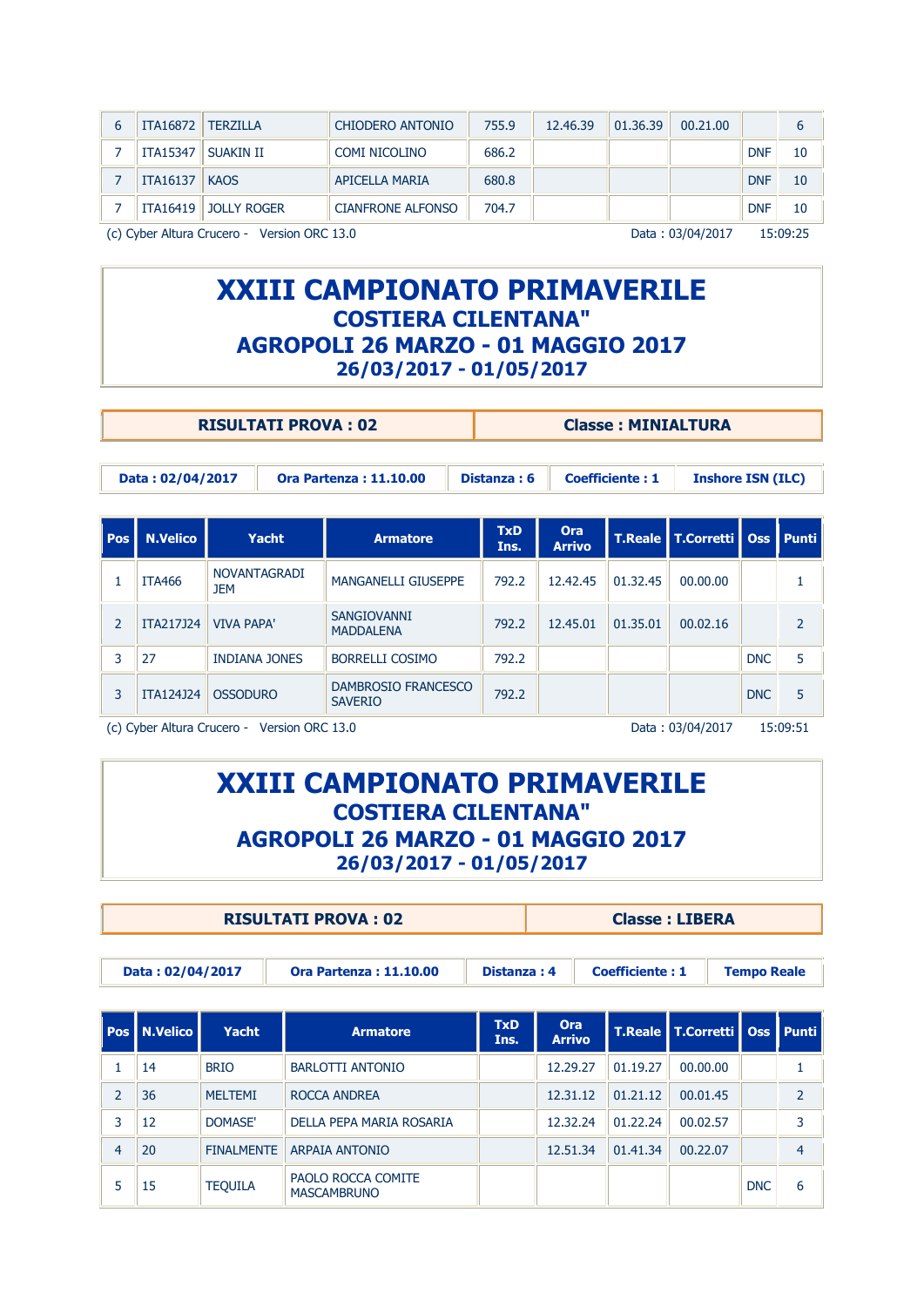# **XXIII CAMPIONATO PRIMAVERILE COSTIERA CILENTANA" AGROPOLI 26 MARZO - 01 MAGGIO 2017 26/03/2017 - 01/05/2017**

**CLASSIFICA GENERALE Classe : ORC B** 

| Pos <sup>T</sup> | <b>N.Velico</b> | <b>Yacht</b>                      | <b>Armatore</b>                     | <b>Club</b>                         | <b>Modello</b>             | 1                | $\overline{2}$   | <b>Punti</b>   |
|------------------|-----------------|-----------------------------------|-------------------------------------|-------------------------------------|----------------------------|------------------|------------------|----------------|
| 1                | <b>ITA9533</b>  | <b>NASTRO</b><br><b>AZZURRO</b>   | <b>CARLEO GIOVANNI</b>              | YACHTING CLUB<br><b>SALERNO</b>     | DUCK 31                    | 1                | 4                | 5              |
| 2                | <b>ITA12964</b> | <b>LICANTE</b>                    | <b>ODIFRNA</b><br><b>SEBASTIANO</b> | <b>LNI AGROPOLI</b>                 | MESCAL 31<br>MOD.          | 3                | $\overline{2}$   | 5              |
| 3                | <b>ITA15442</b> | <b>OLANDESE</b><br><b>VOLANTE</b> | <b>PISACANE</b><br><b>DOMENICO</b>  | <b>LNI AGROPOLI</b>                 | <b>FIRST 36.7</b>          | 4                | 3                | $\overline{7}$ |
| $\overline{4}$   | <b>ITA9855</b>  | <b>ELAN</b>                       | <b>FERRARA</b><br><b>SEBASTIANO</b> | COMPAGNIA DELLA VELA<br><b>SALE</b> | STAG 32                    | 10<br><b>DNC</b> | 1                | 11             |
| 5                | <b>ITA15622</b> | <b>ACUBENS</b>                    | <b>FREDA NICOLA</b>                 | SF VF NA.                           | <b>SUN FAST 35</b>         | 6                | 5                | 11             |
| 6                | <b>ITA16137</b> | <b>KAOS</b>                       | <b>APICELLA MARIA</b>               | <b>LNI AGROPOLI</b>                 | <b>SALONA 37</b>           | $\overline{2}$   | 10<br><b>DNF</b> | 12             |
| $\overline{7}$   | <b>ITA16872</b> | <b>TFR7ILLA</b>                   | <b>CHIODERO</b><br><b>ANTONIO</b>   | <b>LNI AGROPOLI</b>                 | <b>OCEANIS 361</b>         | $\overline{7}$   | 6                | 13             |
| 8                | <b>ITA15347</b> | <b>SUAKIN II</b>                  | <b>COMI NICOLINO</b>                | LNI AGROPOLI                        | <b>FIRST 34.7</b>          | 5                | 10<br><b>DNF</b> | 15             |
| 9                | <b>ITA16419</b> | <b>JOLLY ROGER</b>                | <b>CIANFRONE</b><br><b>ALFONSO</b>  | <b>LNI AGROPOLI</b>                 | <b>SUN ODYSSEY</b><br>44 I | 8                | 10<br><b>DNF</b> | 18             |

(c) Cyber Altura Crucero - Version ORC 13.0 Data : 03/04/2017 15:10:59

# **XXIII CAMPIONATO PRIMAVERILE COSTIERA CILENTANA" AGROPOLI 26 MARZO - 01 MAGGIO 2017 26/03/2017 - 01/05/2017**

**CLASSIFICA GENERALE** Classe : ORC C

| Pos            | <b>N.Velico</b> | <b>Yacht</b>    | <b>Armatore</b>           | <b>Club</b>     | <b>Modello</b>       | 1 | $\mathbf{2}^{\prime}$ | <b>Punti</b>   |
|----------------|-----------------|-----------------|---------------------------|-----------------|----------------------|---|-----------------------|----------------|
|                | <b>ITAGIULI</b> | <b>GIULIA</b>   | DEL BAGLIVO ANTONIO       | LNI AGROPOLI    | ELAN <sub>33</sub>   | 2 |                       | 3              |
| $\overline{2}$ | <b>ITAKAUNI</b> | <b>KAUNIS</b>   | D'URSO GUIDO              | C.V.SALERNITANO | DFHIFR <sub>25</sub> |   | 3                     | $\overline{4}$ |
| 3              | <b>ITANOIDU</b> | <b>NOI DUE</b>  | CAVALIERE ANTONIO         | LNI AGROPOLI    | FIRST 260 SPIRIT     | 5 | $\overline{2}$        | 7              |
| 4              | <b>ITA9149</b>  | <b>SAVANNAH</b> | <b>CESARANO FRANCESCO</b> | LNI AGROPOLI    | <b>DULLIA 30</b>     | 3 | 4                     | 7              |
| 5              | <b>ITA16888</b> | <b>IUCETTA</b>  | <b>COLELLA PAOLO</b>      | LNI ACCIAROLI   | SUN ODYSSEY 32.2     | 4 | 7                     | 11             |
| 6              | <b>TTABARBA</b> | <b>BARBARA</b>  | <b>ESPOSITO ERNESTO</b>   | LNI AGROPOLI    | ELAN <sub>33</sub>   | 7 | 5                     | 12             |
|                | <b>ITA11854</b> | <b>NATA IV</b>  | DI PIETRO GUIDO           | LNI AGROPOLI    | DUFOUR 3800          | 6 | 8                     | 14             |